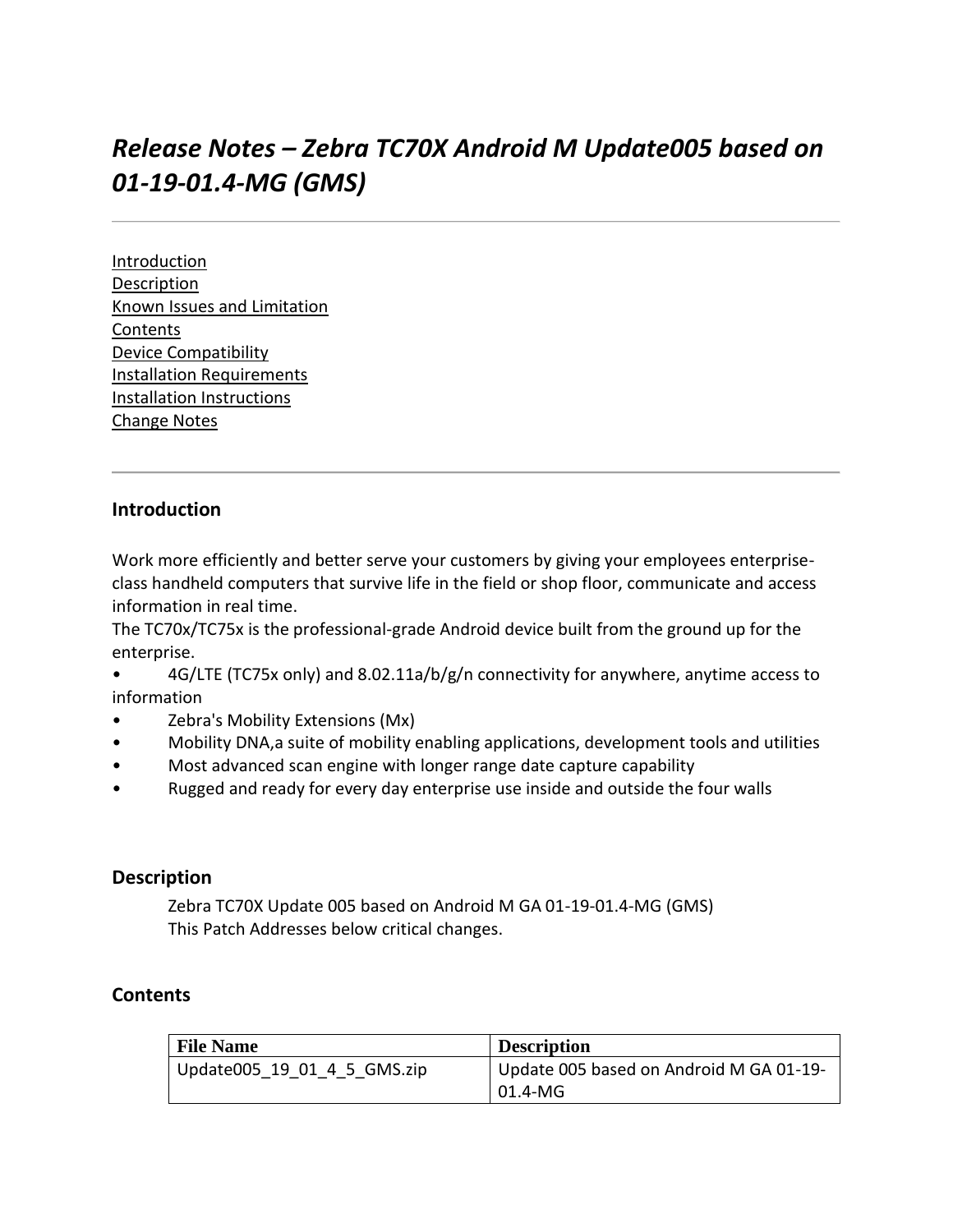# **Component Version Numbers**

| Component / Description          | Version                                     |
|----------------------------------|---------------------------------------------|
|                                  |                                             |
| <b>Product Build Number</b>      | X1-19-01.4-MG-00-UPDATE005                  |
| <b>Android Version</b>           | 6.0.1                                       |
| Linux Kernel                     | 3.10.84                                     |
| x-loader                         | <b>NA</b>                                   |
| u-boot                           | <b>NA</b>                                   |
| <b>Android SDK Level</b>         | 23                                          |
| Platform (TI/MPA/ etc)           | QC 8956                                     |
| <b>Bluetooth Stack</b>           | <b>NA</b>                                   |
| <b>Partition Table</b>           | <b>NA</b>                                   |
| <b>Flash Size</b>                | 16GB                                        |
| <b>RAM Size</b>                  | 2GB                                         |
| Audio (Microphone and            |                                             |
| Speaker)                         | 0.31.0.0                                    |
| <b>Battery Management</b>        | 1.3.8                                       |
| <b>Bluetooth Pairing Utility</b> | 3.7.1                                       |
| RxLogger                         | 4.60.0.0                                    |
| <b>EHS</b>                       | 2.5.0.9                                     |
| <b>GMS</b>                       | R <sub>12</sub>                             |
| <b>NFC</b>                       | 4.3.0 M                                     |
| PTT                              | 3.1.32                                      |
| Scanner                          | 18.0.5.0                                    |
| <b>Touch Panel</b>               | 1.8-Stylus-2-0, 1.8-Golve-2-0 (TC51/56)     |
|                                  | 1.9-Stylus-1-0, 2.0-Glove-1-0 (TC75X/TC70X) |
| <b>WLAN</b>                      | FUSION BA 2 02.0.0.010 M                    |
| ActiveEdge                       | 2.5.0                                       |
| AnalyticsMgr                     | 1.0.2.1768                                  |
| AppGallery                       | 3.0.1.4                                     |
| Airwatch / Rapid Deployment      | 1.00.03                                     |
| DataWedge                        | 6.3.41                                      |
| <b>EMDK</b>                      | 6.4.9.709                                   |
| <b>MX</b>                        | 6.3.0.8                                     |
| <b>OSX</b>                       | QCT.60.6.5.1                                |
| Simulscan                        | SimulScanDemo: 2.9                          |
|                                  | SimulScanRes:<br>1.14.9                     |
| SMARTMU                          | 2.1.1                                       |
| SOTI / Mobi Control              | 13.3.0 Build 1059                           |
| StageNow                         | 2.7.1.1088                                  |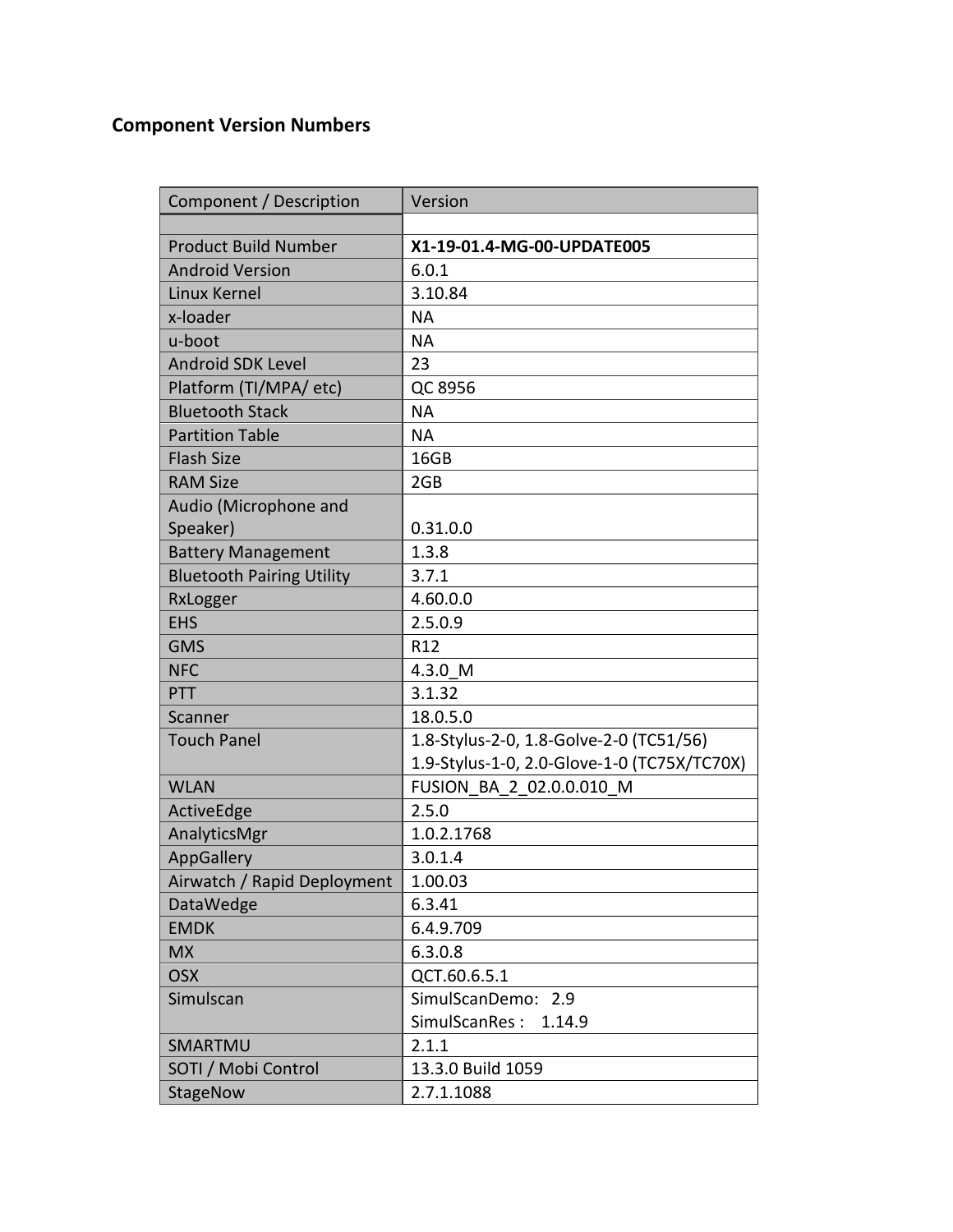| Data Analytics Engine        | 1.0.2.1859 |
|------------------------------|------------|
| Elemez-B2M                   | 1.0.0.347  |
| Enterprise Keyboard          | 1.4.0.3    |
| Zebra Device Diagnostic Tool | $1.5\,$    |
| Zebra Volume Control (ZVC)   | 2.0.0.1    |

## <span id="page-2-0"></span>**Device Compatibility**

<span id="page-2-1"></span>This software release has been approved for use with the following Zebra devices.

| <b>Device</b>     | <b>Operating System</b> |
|-------------------|-------------------------|
| TC700K-0MB22B0-A6 | Android M               |
| TC700K-0MB22B0-US | Android M               |
| TC700K-0MB24B0-A6 | Android M               |
| TC700K-0MB24B0-US | Android M               |
| TC700K-0MB22B0-IA | Android M               |

#### **Installation Requirements**

Install baseline 01-19-01.4 build

#### <span id="page-2-2"></span>**Installation Instructions**

#### **Using ADB Sideload**

#### **Assumptions:**

- 1. ADB installed on PC (the adb drivers and such)
- 2. TC70X has Developer options enabled
- 3. USB debugging ON

Note: For Enabling ADB please see [user guide](https://www.zebra.com/apps/dlmanager?dlp=-227178c9720c025483893483886ea540bd07dd0f9873752cf891686eb4950400add13410300d57b7e36119af26c348bbe651f7b5315f7bbfa1ca9aa9bfaa1e6272b59e5d9cbcd10dac34d5d1fb67b14746caaf49c506ab4&c=us&l=en)

## **Procedure:**

- 1. Plug the TC70X into the USB & Charging Cable and then the Cable to the PC. If you have a Cradle with USB connectivity, connect it now.
- 2. You may need to pull down the top menu and if you see "USB for charging", touch it and then change it to "File transfers".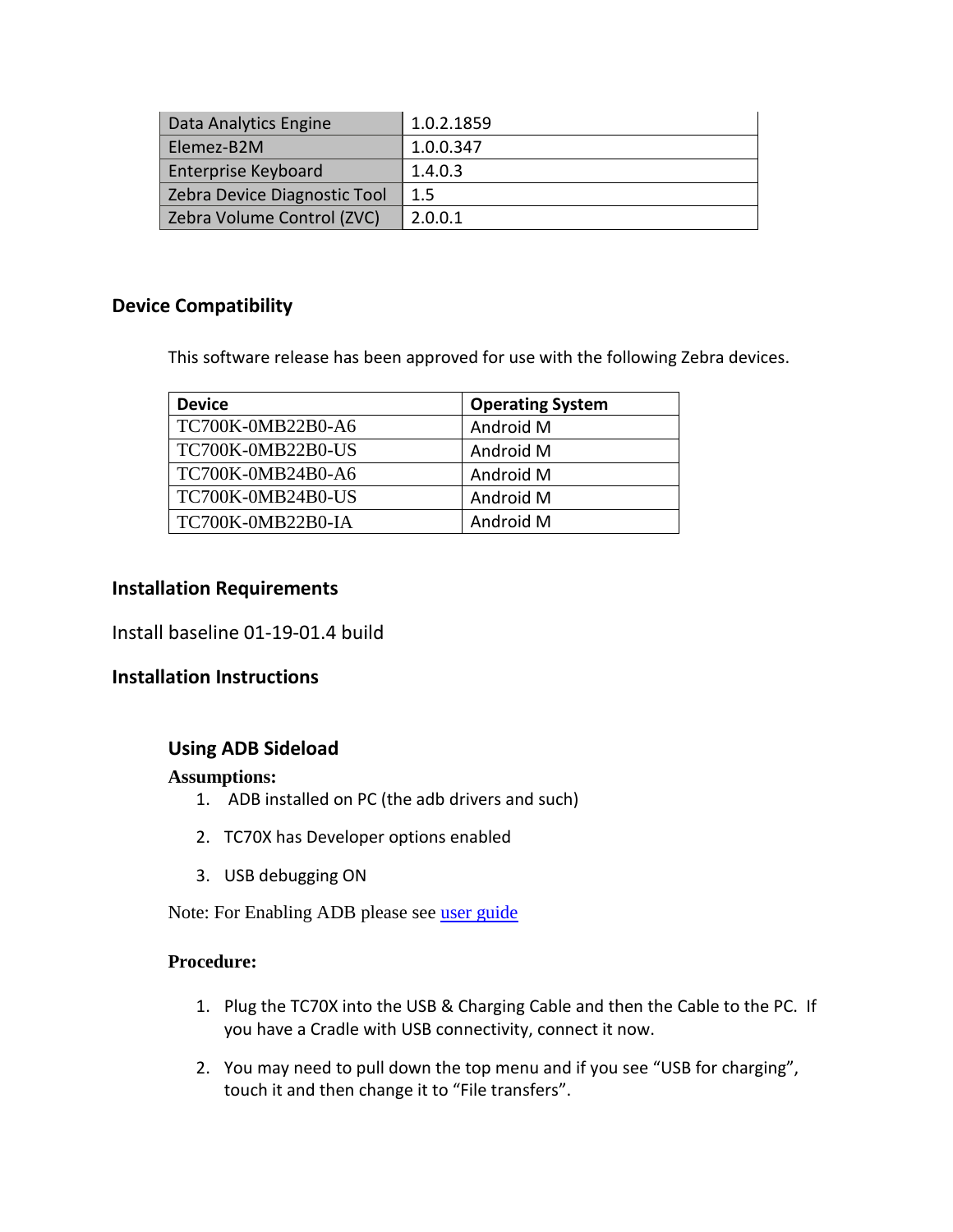- 3. Open Command Prompt, run *"adb devices"* and check to see if you are able to see the device's serial number… If yes, proceed… if not you will need to get the PC set up with the proper drivers or install an External SD Card.
- 4. You may also get a pop up on your PC (Win 7) that you will be connected as a Portable Media Player… this can be ignored.
- ❖ Download Image
	- a. applicable patches listed above in content section
- 5. Entering into Recovery Mode
	- a. Choice 1: In Command Prompt, type *"adb reboot recovery" and click enter*.
	- b. Choice 2:
		- Reset and hold PTT key
		- When Zebra Technologies logo appears on the screen Release the PTT Key
- 6. Your TC70X will reboot and put you on the Android Recovery screen.
- 7. if applying update via sideload Method
	- a. Use the Volume + and to highlight, *"Apply update from ADB"* and press the Power Key to select it
- 8. With your Command Prompt open, type "adb sideload" and add a space and then drag and drop the update file the downloaded zip file on to it and click enter.
	- a. Your PC screen will show files being installed and a little blue horizontal progress bar on your device will show status… and after about 6 minutes (could be 10+ minutes if installing GMS) it should be done and you should be back at the Android Recovery screen.
	- b. Repeat above steps for all mandatory packages.
- 9. *"Reboot system now"* is highlighted. Press the Power Key to Reboot.
- 10. Device reboots and you see Zebra on top and POWERED BY android at the bottom and after about 1 minute will transition to the TC70X Touch Computer splash screen with 5 dancing white dots at bottom… it will stay at this screen for a little over another minute *(could be another 7+ minutes if installing GMS)* and then you are at the Factory "Welcome" screen.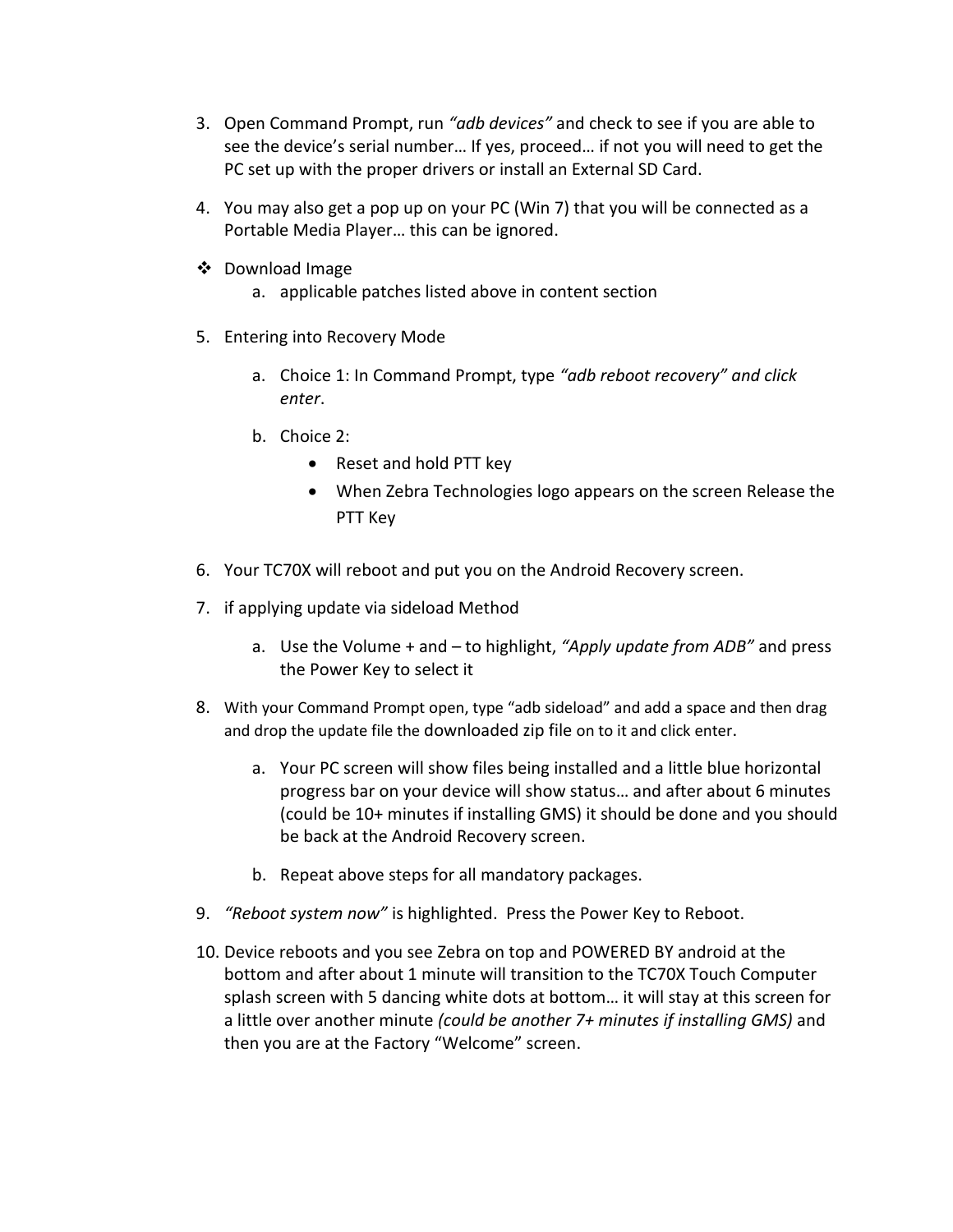- 11. If you installed a GMS BSP, you will need to complete the process by setting up Wi-Fi and E-mail accounts and such. If on AOSP (non-GMS), there is no process to follow.
- 12. At the Home Screen, we need to verify that the BSP upgrade took place and set the Date & Time.
	- a. Go to "Settings" and scroll down to "About phone" and look at the "Build number". It should start with "**01-19-01.4-MG-UPDATE005**". Now you are on the correct BSP.
	- b. Setting the Date and Time. If you associate to a WLAN AP, do so now, as it should automatically set the time and date… the only thing left is to set the time zone. Go to "Settings" and scroll to and select "Date & time". Scroll down to and select "Select time zone", and scroll down to and select the appropriate time zone and you are done.
- 13. Now you are all set to use your TC70X.

# **Using External SD card**

- 1. Plug the TC70X into the USB & Charging Cable and then the Cable to the PC. If you have a Cradle with USB connectivity, connect it now.
- 2. You may need to pull down the top menu and if you see "USB for charging", touch it and then change it to "File transfers".
- 3. Download Images files listed in content section, any applicable patches listed above in content section and Reset Files (Optional) and drag & drop the files on External SD card
- 4. Entering into Recovery Mode
	- a. Reset and hold PTT key
	- b. When Zebra Technologies logo appears on the screen Release the PTT Key
- 5. Your TC70X will reboot and put you on the Android Recovery screen.
- 6. applying update via External SD card
	- a. Use the Volume + and to highlight select option to "Apply update from SD card" and press the Power Key to select it
	- b. Use the Volume + and to highlight package to be installed ( downloaded Zip file) and press the Power Key to select it.